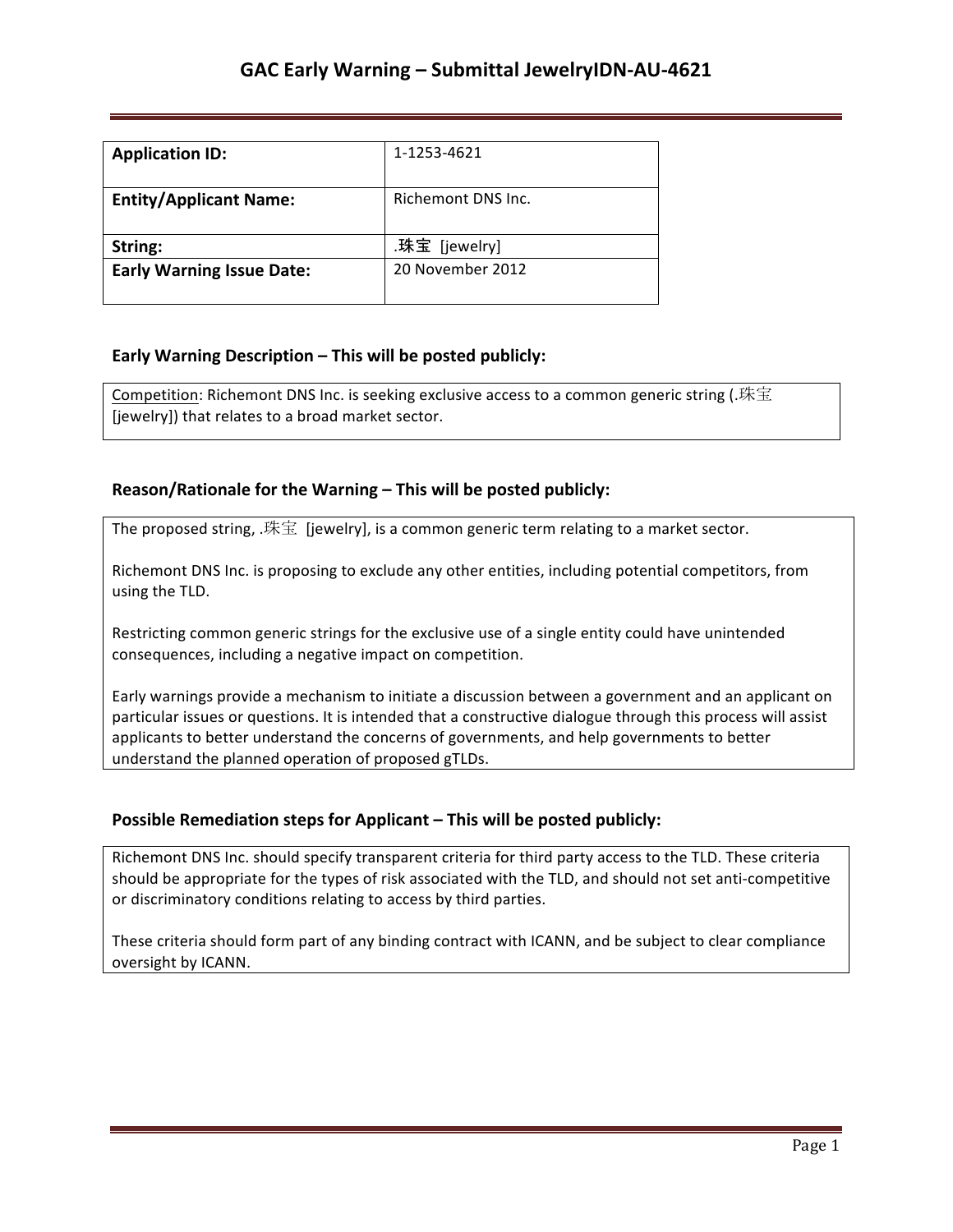## **Further Notes from GAC Member(s) (Optional) – This will be posted publicly:**

This Early Warning is from the Department of Broadband, Communications and the Digital Economy (DBCDE), on behalf of the Australian Government. In the first instance, communications and responses to this early warning should be emailed to gacearlywarning@gac.icann.org, with the text "Australian EW" and the application ID in the subject field.

# **INFORMATION FOR APPLICANTS**

# **About GAC Early Warning**

The GAC Early Warning is a notice only. It is not a formal objection, nor does it directly lead to a process that can result in rejection of the application. However, a GAC Early Warning should be taken seriously as it raises the likelihood that the application could be the subject of GAC Advice on New gTLDs or of a formal objection at a later stage in the process. Refer to section 1.1.2.4 of the Applicant Guidebook (http://newgtlds.icann.org/en/applicants/agb) for more information on GAC Early Warning.

## **Instructions if you receive the Early Warning**

**ICANN** strongly encourages you work with relevant parties as soon as possible to address the concerns voiced in the GAC Early Warning.

### **Asking questions about your GAC Early Warning**

If you have questions or need clarification about your GAC Early Warning, please contact gacearlywarning@gac.icann.org. As highlighted above, ICANN strongly encourages you to contact gacearlywarning@gac.icann.org as soon as practicable regarding the issues identified in the Early Warning. 

#### **Continuing with your application**

If you choose to continue with the application, then the "Applicant's Response" section below should be completed. In this section, you should notify the GAC of intended actions, including the expected completion date. This completed form should then be sent to gacearlywarning@gac.icann.org. If your remediation steps involve submitting requests for changes to your application, see the change request process at http://newgtlds.icann.org/en/applicants/customer-service/change-requests.

In the absence of a response, ICANN will continue to process the application as submitted.

#### **Withdrawing your application**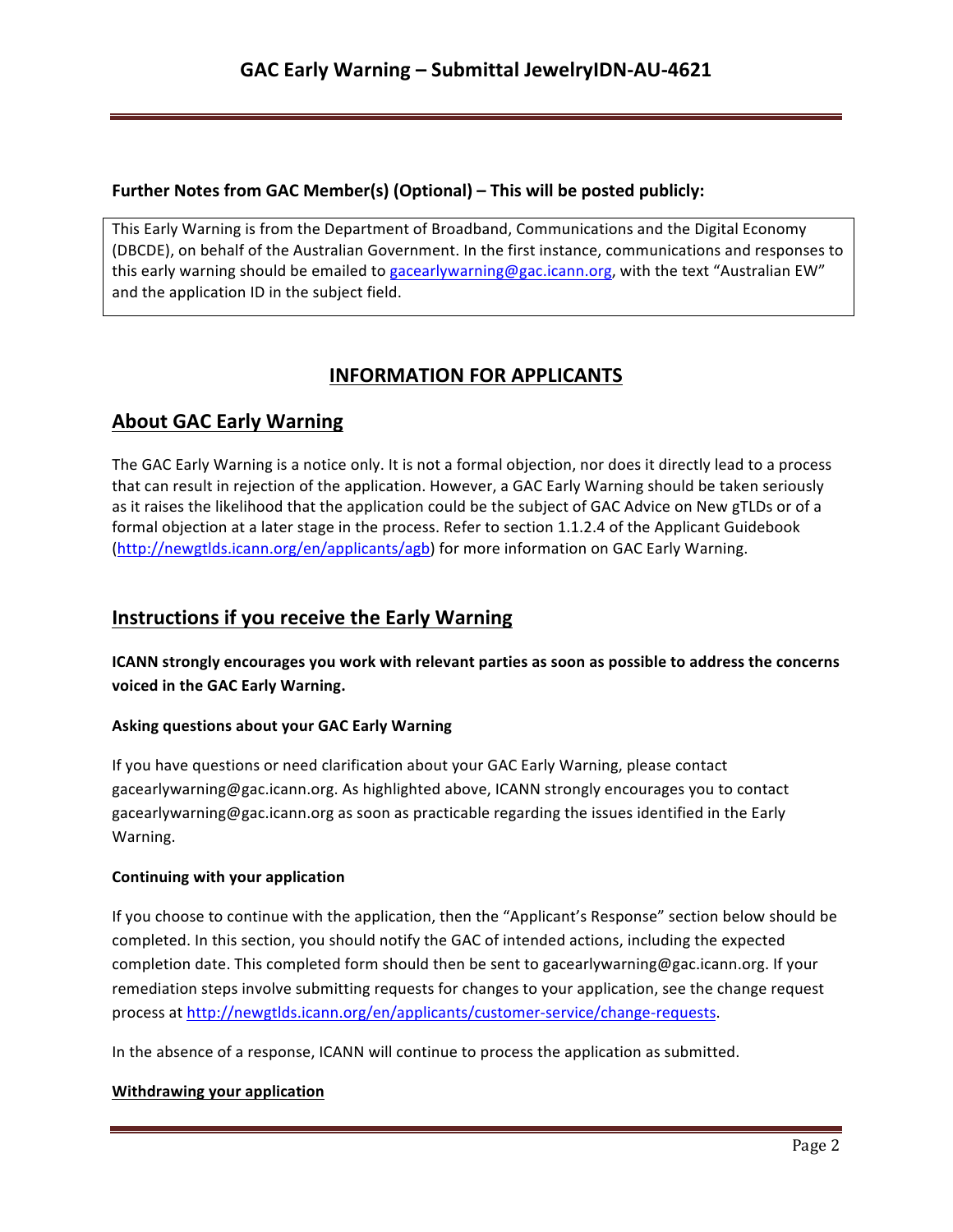## GAC Early Warning - Submittal JewelryIDN-AU-4621

If you choose to withdraw your application within the 21-day window to be eligible for a refund of 80% of the evaluation fee (USD 148,000), please follow the withdrawal process published at http://newgtlds.icann.org/en/applicants/customer-service/withdrawal-refund. Note that an application can still be withdrawn after the 21-day time period; however, the available refund amount is reduced. See section 1.5 of the Applicant Guidebook.

For questions please contact: **gacearlywarning@gac.icann.org** 

### **Applicant Response:**